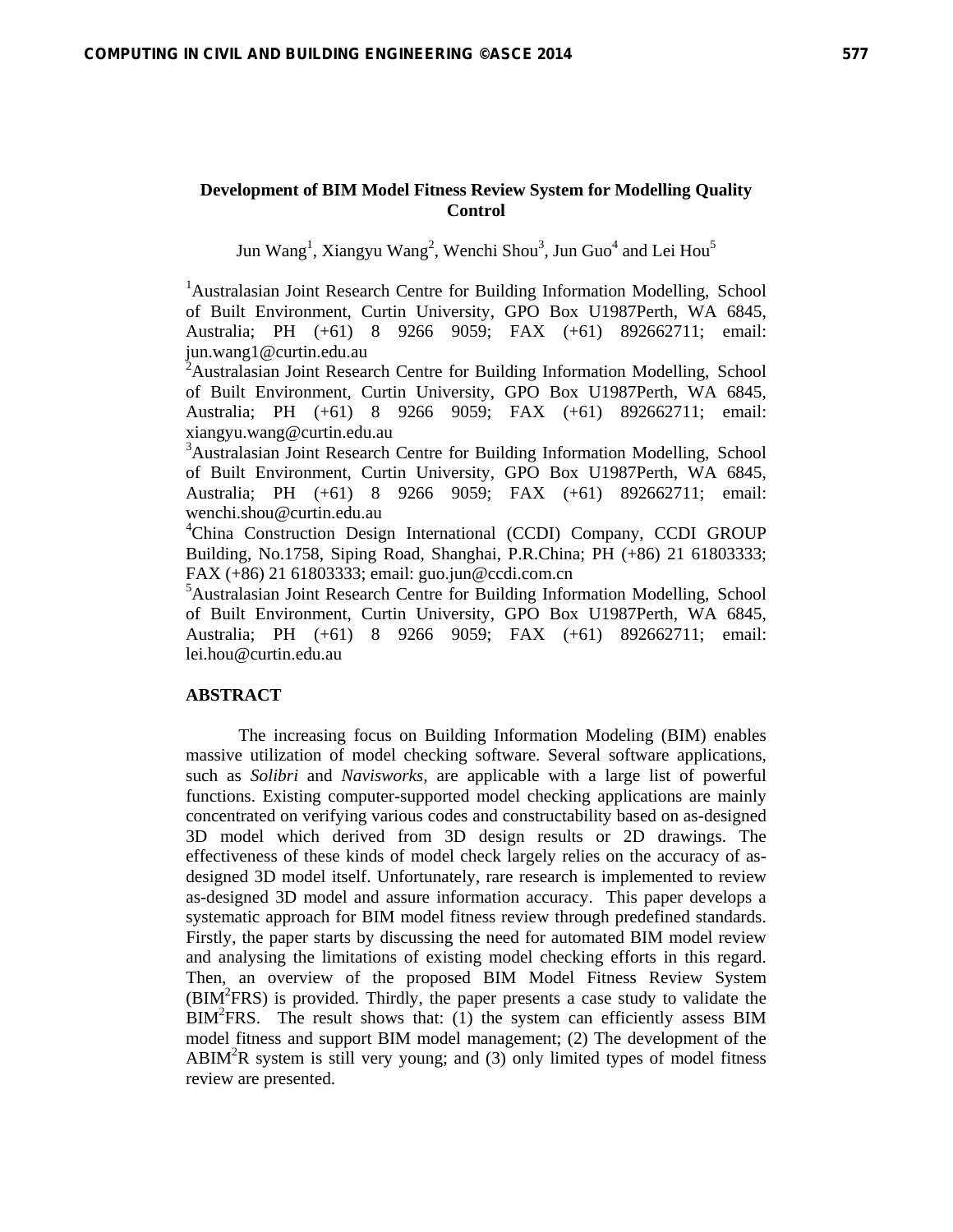## **INTRODUCTION**

The increasing focus on Building Information Modeling (BIM) enables massive utilization of model checking software. Several software applications, such as *Solibri* and *Navisworks*, are applicable with a large list of powerful functions. The effectiveness of these kinds of model check largely relies on the accuracy of as-designed 3D model itself. Unfortunately, rare research is implemented to review as-designed 3D model and assure information accuracy. However, existing research and computer-supported model checking applications are mainly concentrated on automate building-code checking so that design schemes can comply with lots of codes such as fire safety, structure and sustainability. (Shih et al. 2013) investigated to translate building codes into XML-based tables which provided a foundation for the development of codechecking systems using BIM to assess compliance. (Tan et al. 2010) presented a new integrated approach to automated code compliance checking for building envelope design based on simulation results and building codes. In this approach, building codes and simulation results were seamlessly linked with the compliance checking software. (Balaban et al. 2012) developed an automated code compliance checking system for checking building models against some parts of the Turkish Fire Codes. (Hjelseth and Nisbet 2010) presented an overview of concepts for model checking. Four different concepts were identified: Validating systems, Guiding systems, Adaptive systems and Content based checking. By using an ontological approach they proposed a four level taxonomy of model checking: Intention, Result, Rule set and Type of products. Model checking should be regarded as a knowledge system for support of the design process. (Jeong and Lee 2009) discussed how to automatically check codes for antidisaster and egress based on Korea building codes. (Nawari 2012) had proposed a new framework for automated code conformance systems for the structural design realm. (Martins and Monteiro 2013) presented a review of the core principles behind BIM-based automated code-checking, and discussed the role of the IFC model as a viable format for the exchange of data in a code-checking system, as well as current international automated code-checking initiatives. (Melzner et al. 2013) had developed a customizable automatic safety rule-checking platform for building information models. The applied rule-based checking algorithms were designed to be add-ons to existing BIM software and could check models for safety hazards early in the design and planning process. (Greenwood et al. 2010) and (Nawari 2012) had reviewed previous research related to automated code checking, which included evaluating and reviewing the functional capabilities of both the technology and structure of current BIM model checking systems.

Existing code checking methods are mainly rule-based checking systems (utilizing if-then-else logic statements) that assess building designs based on a set of well-defined criteria. Some codes such as laws and regulations are normally complex to interpret. (Salama and El-Gohary 2011) explored a new approach to automated regulatory compliance checking. They applied theoretical and computational developments in the fields of deontology, deontic logic, and Natural Language Processing (NLP) to the problem of regulatory compliance checking in construction. (Pauwels et al. 2011) developed a semantic rule checking environment for building design and construction. (Yurchyshyna et al. 2007) concluded with a preliminary conceptual framework based on Semantic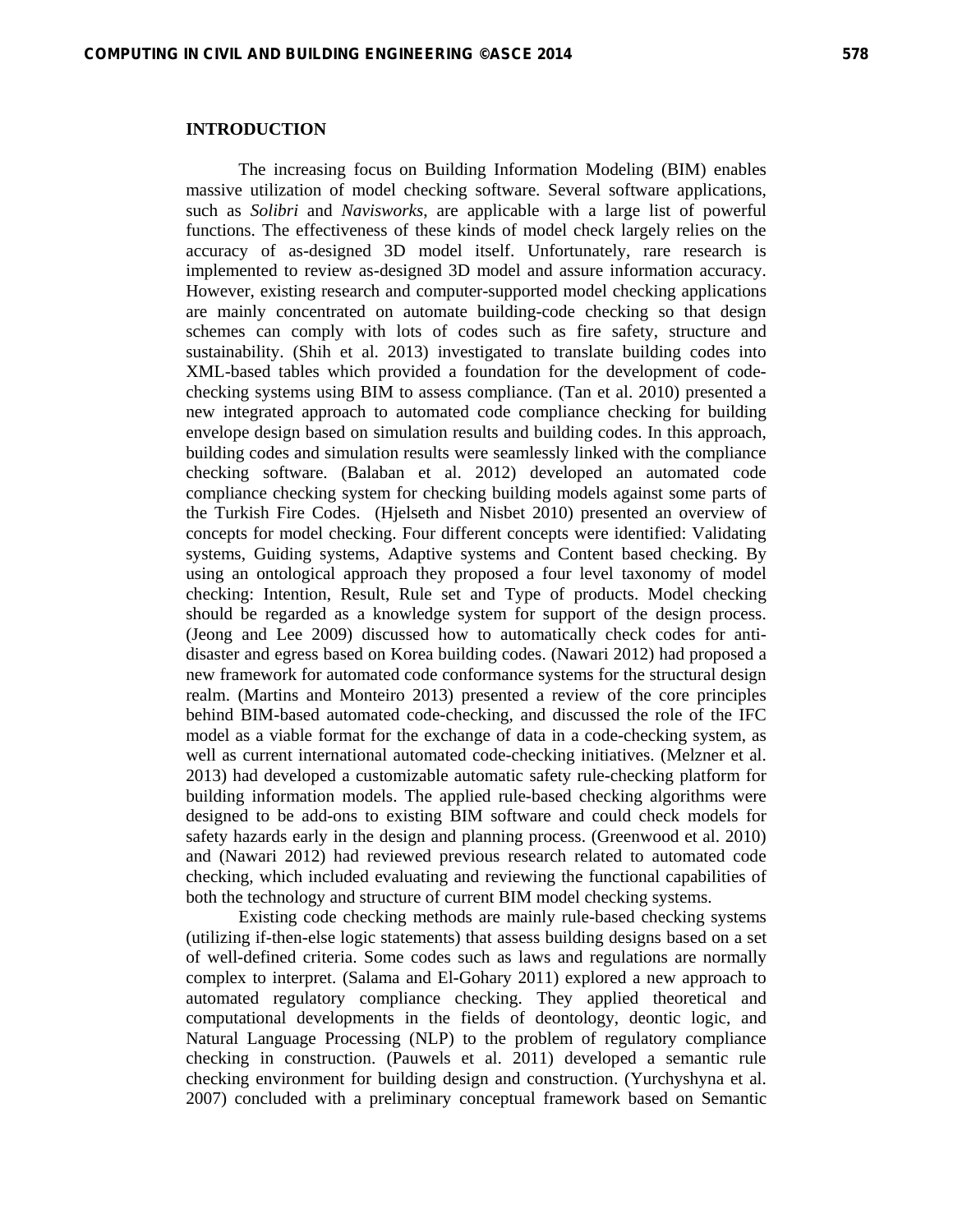Web technologies modeling the conformance checking problem, as well as the technical solutions for its implementation.

Whether it is possible to develop a valid and reliable BIM-based model check system applicable to rule sources (laws, codes, regulations and standards) depends on one key hypothesis: the information in as-designed BIM models is accurate and normative. Unfortunately, rare research is implemented to review asdesigned 3D model and assure information accuracy. This paper develops a systematic approach for BIM model fitness review through predefined standards. Firstly, the paper starts by discussing the need for automated BIM model review and analysing the limitations of existing model checking efforts in this regard. Then, an overview of the proposed BIM Model Fitness Review System (BIM<sup>2</sup> FRS) is provided. Thirdly, the paper presents a case study to validate the BIM<sup>2</sup> FRS. Finally, some lessons learned and issues are highlighted that help direct future research and implementation.

# **THE PROPOSED BIM MODEL FITNESS REVIEW SYSTEM (BIM2 FRS)**

This section describes a proposed  $BIM<sup>2</sup>FRS$  framework (as shown in Figure 1) which consists of BIM execution process and BIM<sup>2</sup>FRS in the overall project delivery process. Two typical processes of BIM model creation are identified in Figure 1: process A and process B. Table 1 shows the detailed checklist of  $\overline{BIM}^2$ FRS and Table 2 demonstrates the grades of  $\overline{BIM}$  model fitness.



**Figure 1. The proposed BIM Model Fitness Review System** 

## **CASE STUDY**

Project Z15 was one of the tallest buildings in China. The height was 528m, 108 floors on the ground and 7 floors underground. The function of the building was mainly for offices. In addition, the top area was equipped with business club and city sightseeing hall. Considering the need to host heaps of equipment and complex systems, it was difficult to plan the building systems using the traditional 2D CAD. BIM was determined to be used in order to eliminate spatial and functional interferences and improve building performance.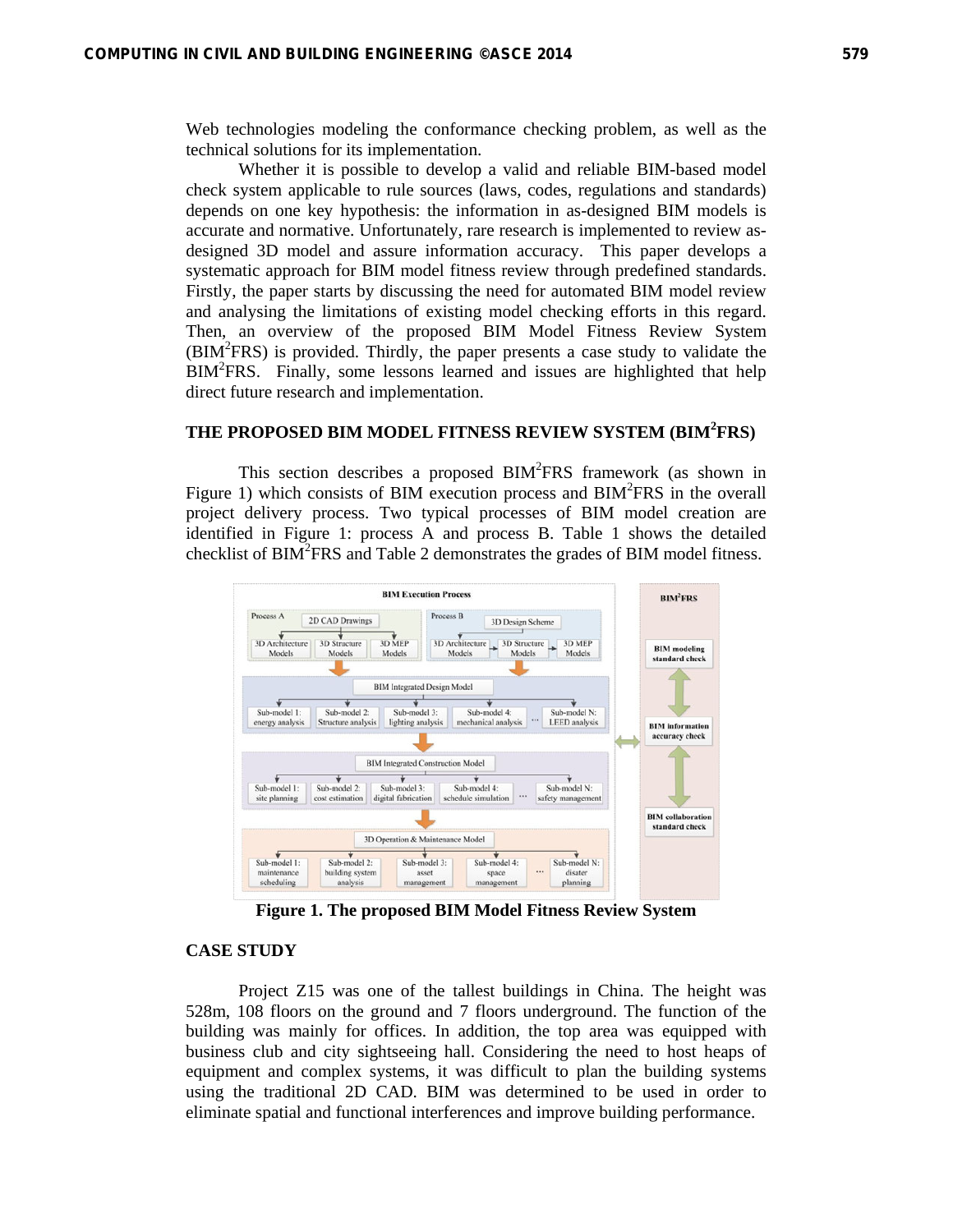|                      | Categories (points)             | Subcategories (points)                           |
|----------------------|---------------------------------|--------------------------------------------------|
|                      |                                 | BIM modeling software version check (0-2)        |
|                      |                                 | BIM files format, structure and size check (0-3) |
|                      |                                 | $\rm BIM$ model structure check $(0-3)$          |
|                      |                                 | BIM naming rules check $(0-3)$                   |
|                      | BIM modeling standard           | BIM element level of detail check (0-10)         |
| <b>BIM</b> Model     | check $(0-40)$                  | BIM model level of development check (0-10)      |
| Review               |                                 | BIM model coordinate system check (0-3)          |
|                      |                                 | BIM model unit check (0-3)                       |
| System $(0-$<br>100) |                                 | BIM model color coding standard check (0-3)      |
|                      |                                 | Location $(0-10)$                                |
|                      | <b>BIM</b> information accuracy | Geometric dimensioning (0-10)                    |
|                      | check $(0-40)$                  | Annotation (0-10)                                |
|                      |                                 | Modeling technique $(0-10)$                      |
|                      | <b>BIM</b> collaboration        | Working set $(0-10)$                             |
|                      | standard check $(0-20)$         | Link $&$ share $(0-10)$                          |

| Table 2. The grades of BIM model fitness |  |
|------------------------------------------|--|
|------------------------------------------|--|

| кэ от ртім шойсі пинсээ |          |        |
|-------------------------|----------|--------|
| <b>Status</b>           | Score    | symbol |
| Excellent               | 90-100   |        |
| Good                    | 80-90    |        |
| Average                 | 70-80    |        |
| Poor                    | 60-70    |        |
| unacceptable            | $0 - 60$ |        |

**BIM modeling standard check.** This section gave detailed evidences about BIM model fitness review from the angle of BIM modeling standard check.

**BIM modeling software version check.** BIM modelling software version met the requirements, using the Revit2013, other software such as Rhino and Tekla could be also integrated with Revit (as shown in Figure 2).

| RUT helicopter panel.rvt  | 2012/12/17 10:05                              | Revit 顶目 | 5,364 KB  |
|---------------------------|-----------------------------------------------|----------|-----------|
| sur Oth.rvt               | 2012/12/17 10:05                              | Revit 项目 | 19,180 KB |
| RUT ZO体里.rvt              | 2012/12/20 14:10                              | Revit 顶目 | 42,588 KB |
| RUT Z15_Axis-20121214.rvt | 2012/12/17 10:08                              | Revit 项目 | 28,428 KB |
| RUT Z15_site.rvt          | 2012/12/17 10:09                              | Revit 顶目 | 37.244 KB |
| RUT Z15_犀牛导入.0001.rvt     | 2012/12/17 10:09                              | Revit 项目 | 1,184 KB  |
| RUT Z15_犀牛导入.rvt          | 2012/12/20 14:11                              | Revit 顶目 | 1,180 KB  |
|                           | Figure 2. PIM modeling software version sheel |          |           |

**Figure 2. BIM modeling software version check** 

### **BIM files format, structure and size check.**

(1) BIM files format met the requirement and submit the original format such as *rvt* and *nwd* (as shown in Figure 3).

| RUT Z15_BIAD_CO_MO1_CENTER.rvt | 2012/12/17 9:39 | Revit 项目 | 26,812 KB |
|--------------------------------|-----------------|----------|-----------|
| RUT Z15_BIAD_FL_MO1_CENTER.rvt | 2012/12/17 9:39 | Revit 项目 | 22,556 KB |
|                                |                 |          |           |
|                                |                 |          |           |
| 名称 △                           | 修改日期            | 类型       | 大小        |

**Figure 3. BIM files format check** 

(2) The sizes of BIM files were between 20Mb and 50Mb, and no files were submitted exceed 200Mb (as shown in Figure 4). However, the files still had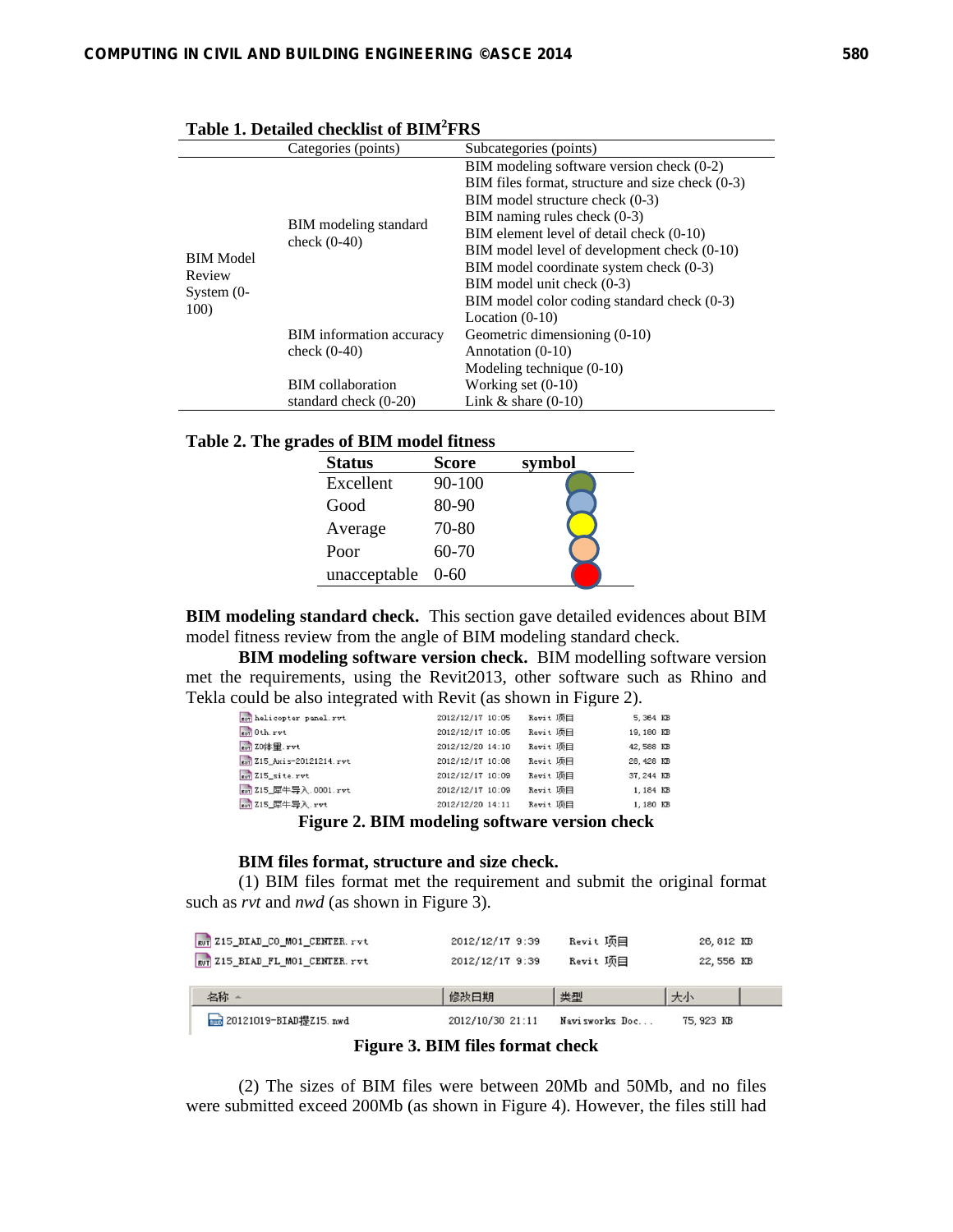lots of space to further compress and clean up. Table 3 showed the result after further compressing and cleaning by us which reduce 70% of the original files size.

| RUT Z15_BIAD_CO_ZO8_CENTER.rvt | 2012/12/17 10:02 | Revit 项目 | 30,716 KB |
|--------------------------------|------------------|----------|-----------|
| RUT Z15_BIAD_FL_ZO8_CENTER.rvt | 2012/12/17 10:03 | Revit 项目 | 50.564 KB |

## **Figure 4. BIM files size check**

| Table 3. The comparision among original size, size after compressing and size |
|-------------------------------------------------------------------------------|
| after cleaning                                                                |
| File Size                                                                     |

|                              | <b>THE OILL</b>  |                  |               |
|------------------------------|------------------|------------------|---------------|
| File Name                    | Original<br>size | Size<br>after    | Size<br>after |
|                              | (MB)             | compressing (MB) | cleaning (MB) |
| Z15_BIAD_FL_M01_CENTER.rvt   | 22.556           | 16.736           | 4.820         |
| Z15_BIAD_CO_M01_CENTER.rvt   | 26.812           | 18.124           | 6.952         |
| Z15_BIAD_FL_M02_CENTER.rvt   | 23.836           | 17.064           | 5.164         |
| Z15_BIAD_CO_M02_CENTER.rvt   | 24.444           | 18.732           | 7.224         |
| Z15_BIAD_FL_M03_CENTER.rvt   | 24.040           | 17.384           | 5.708         |
| Z15_BIAD_CO_M03_CENTER.rvt   | 25.472           | 19.396           | 7.840         |
| Z15_BIAD_FL_M04_CENTER.rvt   | 21.236           | 15.304           | 3.324         |
| Z15_BIAD_CO_M04_CENTER.rvt   | 21.900           | 16.252           | 4.956         |
| Z15 BIAD FL M05 CENTER.rvt   | 18.116           | 16.312           | 3.520         |
| Z15_BIAD_CO_M05_CENTER.rvt   | 23.068           | 16.300           | 3.764         |
| Z15_BIAD_FL_M06_CENTER.rvt   | 26.432           | 23.868           | 3.212         |
| Z15_BIAD_CO_M06_CENTER.rvt   | 31.220           | 21.252           | 3.824         |
| Z15_BIAD_FL_M07_CENTER.rvt   | 18.392           | 18.056           | 6.220         |
| Z15_BIAD_CO_M07_CENTER.rvt   | 17.960           | 16.352           | 4.672         |
| Z15_BIAD_FL_M08_CENTER.rvt   | 27.240           | 21.300           | 9.420         |
| Z15_BIAD_CO_M08_CENTER.rvt   | 38.444           | 28.580           | 16.400        |
| Z15_BIAD_FL_R01_CENTER.rvt   | 18.548           | 15.888           | 3.068         |
| Z15_BIAD_CO_R01_CENTER.rvt   | 24.740           | 18.248           | 6.376         |
| Z15_BIAD_FL_ R 02_CENTER.rvt | 18.616           | 16.176           | 3.412         |
| Z15_BIAD_CO_R 02_CENTER.rvt  | 24.168           | 18.612           | 7.076         |
| Z15_BIAD_FL_ R 03_CENTER.rvt | 17.136           | 14.776           | 2.256         |
| Z15_BIAD_CO_R 03_CENTER.rvt  | 23.018           | 17.528           | 6.036         |
| Z15_BIAD_FL_ R 04_CENTER.rvt | 28.056           | 25.628           | 12.728        |
| Z15_BIAD_CO_ R 04_CENTER.rvt | 21.080           | 15.856           | 4.808         |
| Z15_BIAD_FL_R 05_CENTER.rvt  | 22.680           | 21.224           | 2.056         |
| Z15_BIAD_CO_R 05_CENTER.rvt  | 17.612           | 16.520           | 3.572         |
| Z15_BIAD_FL_R 06_CENTER.rvt  | 29.632           | 28.380           | 2.556         |
| Z15_BIAD_CO_ R 06_CENTER.rvt | 39.296           | 21.580           | 3.752         |
| Z15_BIAD_FL_R 07_CENTER.rvt  | 14.068           | 14.000           | 1.548         |
|                              | 17.972           | 16.940           | 5.028         |
| Z15_BIAD_CO_R 07_CENTER.rvt  |                  |                  |               |
| Z15_BIAD_FL_R 08_CENTER.rvt  | 23.136           | 20.592           | 8.220         |
| Z15_BIAD_CO_R 08_CENTER.rvt  | 26.980           | 22.688           | 10.204        |
| Z15_BIAD_FL_Z01_CENTER.rvt   | 50.560           | 23.660           | 12.140        |
| Z15_BIAD_CO_ Z 01_CENTER.rvt | 56.120           | 30.064           | 18.276        |
| Z15_BIAD_FL_ Z 02_CENTER.rvt | 33.616           | 19.864           | 7.932         |
| Z15_BIAD_CO_ Z 02_CENTER.rvt | 44.624           | 25.824           | 14.372        |
| Z15_BIAD_FL_Z 03_CENTER.rvt  | 46.852           | 38.528           | 27.184        |
| Z15_BIAD_CO_ Z 03_CENTER.rvt | 55.808           | 31.392           | 19.932        |
| Z15_BIAD_FL_ Z 04_CENTER.rvt | 44.312           | 36.544           | 25.120        |
| Z15_BIAD_CO_ Z 04_CENTER.rvt | 40.952           | 22.088           | 10.664        |
| Z15_BIAD_FL_Z 05_CENTER.rvt  | 74.620           | 48.220           | 29.256        |
| Z15_BIAD_CO_ Z 05_CENTER.rvt | 36.436           | 27.760           | 14.848        |
| Z15_BIAD_FL_Z 06_CENTER.rvt  | 83.712           | 21.064           | 12.180        |
| Z15_BIAD_CO_ Z 06_CENTER.rvt | 17.780           | 12.780           | 12.524        |
| Z15_BIAD_FL_ Z 07_CENTER.rvt | 27.580           | 21.560           | 9.736         |
| Z15_BIAD_CO_ Z 07_CENTER.rvt | 32.836           | 23.948           | 12.500        |
| Z15_BIAD_FL_Z 08_CENTER.rvt  | 50.564           | 42.620           | 30.396        |
| Z15_BIAD_CO_ Z 08_CENTER.rvt | 30.716           | 20.708           | 8.988         |
| Total                        | 1484.994         | 1052.272         | 445.764       |

(3) The structure of core folders, project folders and library folders met the requirement of the guideline (as shown in Figure 5).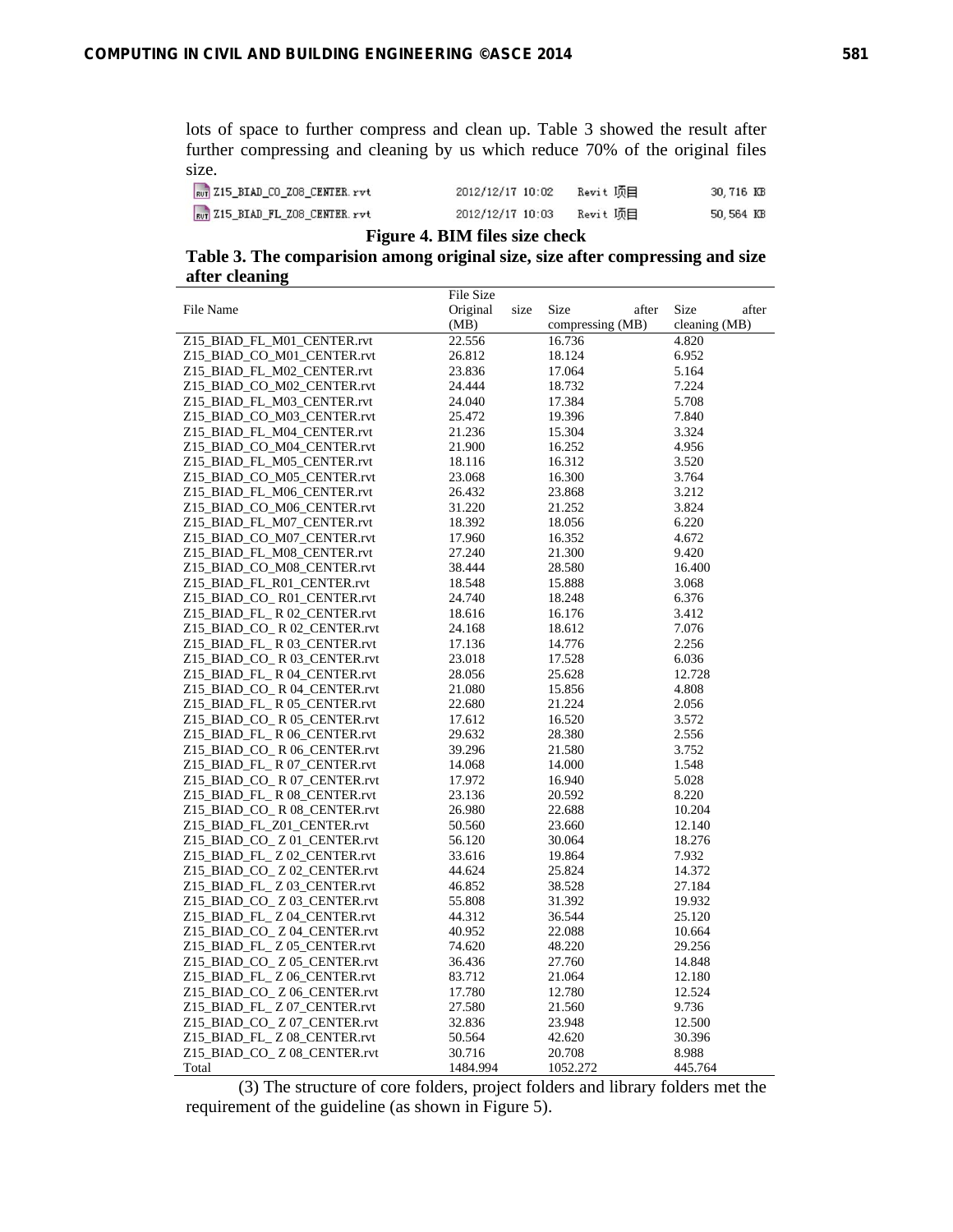| Architecture               |                        |   |
|----------------------------|------------------------|---|
| <b>E</b> Balusters         | Mechanical Services    |   |
| Casework                   | Ceilings               |   |
| $\Box$ Ceilings            | Ducts-                 |   |
| Columns <sub>v</sub>       | Electrical Components. |   |
| Curtain Panel by pattern   | Fire Protection        |   |
| Detail Components          | Generic Models         | ú |
| $\Box$ Doors $\rightarrow$ | □ Pipe <sub>v</sub>    |   |
| Electrical Fixtures        | Plumbing Components-   |   |
| Entourage                  | Profiles               |   |





**BIM model structure check.** BIM Model was reasonably divided into nine zones (as shown in Figure 6). According to the functions, each zone could be further divided into core tube, interlayer and refuge storey. Building components were separated according to the floor and ceiling so that to guarantee the controllability of model file size, and not affect the integrity of the model.

**BIM naming rules check.** Several files naming, such as Z15\_Axis-20121214.rvt (as shown in Figure 7), were inconsistence with the requirement. The correct name should be Z15\_Axi.rvt.

| 2称 ▲                       |
|----------------------------|
| Z0体量 backup                |
| gur helicopter panel.rvt   |
| sur Oth rvt                |
| eur Z0体量.rvt               |
| guri Z15 Axis-20121214.rvt |
| gur Z15 site.rvt           |
| eur Z15 厘牛导入.rvt           |
| sur zone8 OB.rvt           |
| eur 巨柱.rvt                 |
| eur 蓋墙.rvt                 |
| er 蓋墙构件.rvt                |
| eur 斜摆.rvt                 |
| eur 腰桁架.rvt                |

| 215 3240 FL 201 5 95 L 工字段<br>烧(F):<br><b>GLS 9008200</b><br>出图(T) | 킈<br>载入(L)<br>⋥<br>曾制(d)            |
|--------------------------------------------------------------------|-------------------------------------|
|                                                                    |                                     |
|                                                                    |                                     |
|                                                                    | 量高名(K)                              |
| 选型塑料                                                               |                                     |
| 世界                                                                 | a                                   |
| 林梅<br>ï                                                            | 0.019                               |
| <b>R163</b>                                                        |                                     |
| п<br>١ć                                                            | 13.0<br>20.8                        |
| H                                                                  | 10.0                                |
| V                                                                  | 24.0                                |
| кè                                                                 | 200.0                               |
| ï                                                                  | 500.0                               |
| 标记数据                                                               |                                     |
| <b>DIBRIT</b>                                                      |                                     |
| 主器记号<br>倒弯                                                         |                                     |
| 制造剂                                                                |                                     |
| 沈即注释                                                               |                                     |
| m.                                                                 |                                     |
| <b>WAR</b>                                                         |                                     |
| WISHIM                                                             |                                     |
| 沈型标记                                                               |                                     |
| 此本                                                                 |                                     |
| 工作業                                                                | 信持相望: 215, 3240 FL 301 3, 35队工<br>w |
| <b>SASE W</b>                                                      |                                     |
| <b>DealTiess 国号</b>                                                |                                     |
| Onnifiess 1935                                                     |                                     |
| $\overline{169}$                                                   | 0.032223                            |
| n<br>箱度                                                            | $4.764$ <sup>*</sup>                |

**Figure 7. BIM naming rules check Figure 8. BIM element level of detail Check** 

**BIM element level of detail check.** Component geometry information including shape, size, etc., was all in accordance with the requirement of the preliminary design stage (as shown in Figure 8).

**BIM information accuracy check.** Table 4 showed the alert items in detail, and table 5 showed the inconsistence between 2D drawings and 3D BIM model.

| Table 4. Alert items list |                        |          |  |  |
|---------------------------|------------------------|----------|--|--|
| No.                       | Alert <i>items</i>     | Quantity |  |  |
|                           | Location               |          |  |  |
|                           | Geometric dimensioning |          |  |  |
|                           | Annotation             |          |  |  |
|                           | Modeling technique     | 'n       |  |  |

| No. | Inconsistence items | Quantity |
|-----|---------------------|----------|
|     | Architecture        | 35       |
|     | Structure           |          |
|     | MFP                 |          |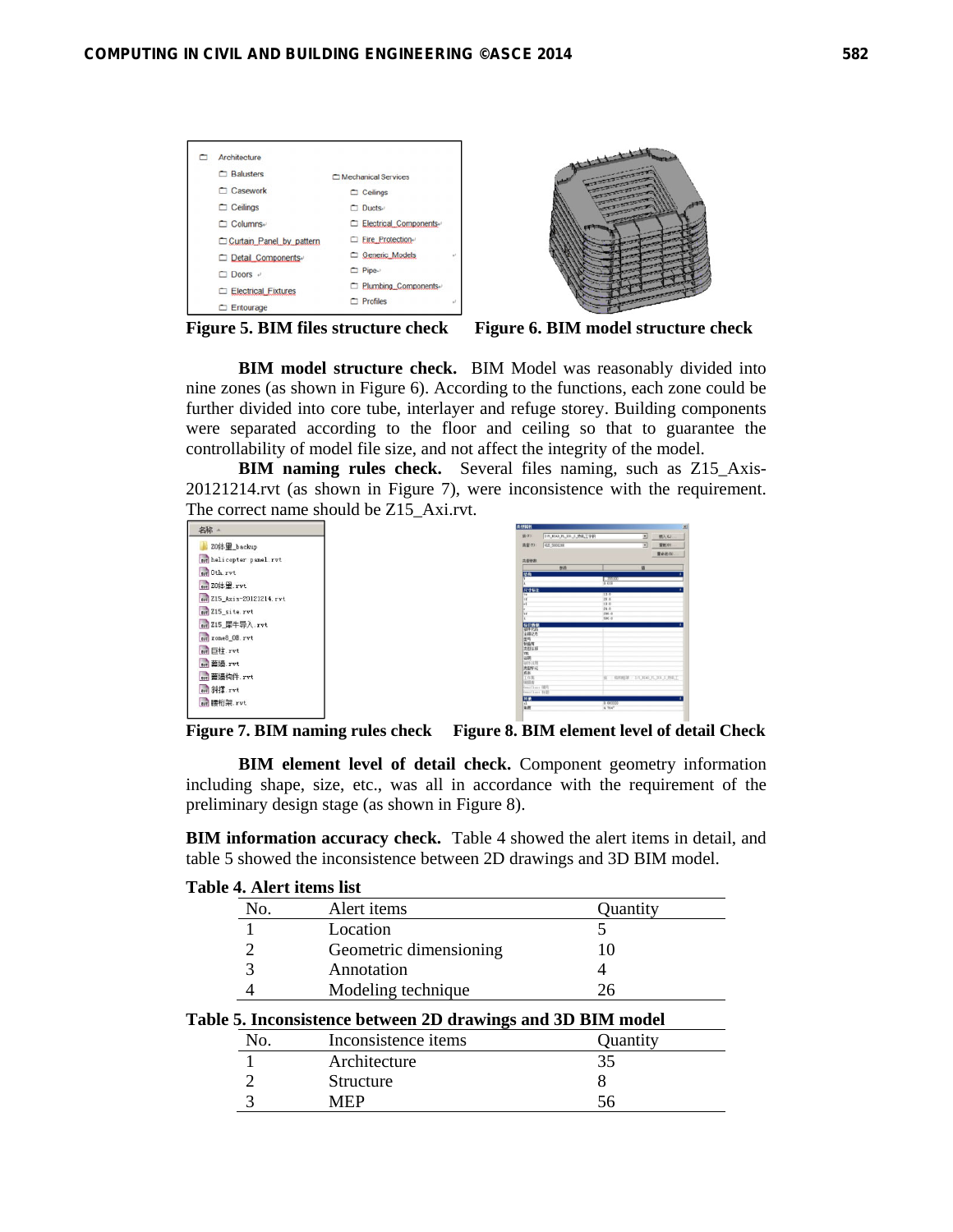**BIM collaboration standard check.** Table 6 showed the results after BIM collaboration standard checking. There are about 24 issues occurred in putting wrong building system into incorrect working set.

| No.            | File Name              | Working<br>Set | <b>Issues</b>                                                             |
|----------------|------------------------|----------------|---------------------------------------------------------------------------|
|                |                        | Name           |                                                                           |
| $\mathbf{1}$   | Z15_BIAD_C0_M02_CENTER | Working Set 1  | Putting wall system into working set 1                                    |
| $\overline{2}$ | Z15 BIAD FL M02 CENTER | Working Set 1  | Putting partition system into working set 1                               |
| 3              | Z15_BIAD_CO_M05_CENTER | Working Set 1  | Putting<br>structural<br>beam<br>system<br>into                           |
|                |                        |                | working set 1                                                             |
| 4              | Z15_BIAD_CO_M07_CENTER | Working Set 1  | Putting structural<br>beam<br>system<br>into<br>working set 1             |
| 5              | Z15_BIAD_CO_M08_CENTER | Working Set 1  | Putting door and window system into                                       |
|                |                        |                | working set 1                                                             |
| 6              | Z15_BIAD_FL_M08_CENTER | Working Set 1  | Putting door and window system into                                       |
| 7              | Z15_BIAD_CO_R01_CENTER | Working Set 1  | working set 1<br>Putting door and window system into                      |
|                |                        |                | working set 1                                                             |
| $8\,$          | Z15_BIAD_FL_R02_CENTER | Working Set 1  | Putting partition system into working set 1                               |
| 9              | Z15_BIAD_CO_R05_CENTER | Working Set 1  | Putting structural<br>beam<br>system<br>into                              |
|                |                        |                | working set 1                                                             |
| 10             | Z15_BIAD_CO_R06_CENTER | Working Set 1  | Putting<br>structural<br>beam<br>system<br>into                           |
|                |                        |                | working set 1                                                             |
| 11             | Z15_BIAD_CO_R07_CENTER | Working Set 1  | Putting structural<br>beam<br>system<br>into<br>working set 1             |
| 12             | Z15_BIAD_CO_R08_CENTER | Working Set 1  | Putting door and window system into                                       |
|                |                        |                | working set 1                                                             |
| 13             | Z15_BIAD_FL_R08_CENTER | Working Set 1  | Putting door and window system into                                       |
|                |                        |                | working set 1                                                             |
| 14             | Z15_BIAD_FL_Z01_CENTER | Working Set 1  | Putting partition system into working set 1                               |
| 15             | Z15_BIAD_FL_Z02_CENTER | Working Set 1  | Putting partition system and door and<br>window system into working set 1 |
| 16             | Z15_BIAD_CO_Z03_CENTER | Working Set 1  | Putting partition system and door and                                     |
|                |                        |                | window system into working set 1                                          |
| 17             | Z15_BIAD_FL_Z04_CENTER | Working Set 1  | Putting partition system into working set 1                               |
| $18\,$         | Z15_BIAD_CO_Z05_CENTER | Working Set 1  | Putting structural beam system into                                       |
| 19             | Z15_BIAD_FL_Z06_CENTER | Working Set 1  | working set 1<br>Putting structural steel beam system into                |
|                |                        |                | working set 1                                                             |
| 20             | Z15_BIAD_CO_Z07_CENTER | Working Set 1  | Putting fireproof door system into working                                |
|                |                        |                | set 1                                                                     |
| 21             | Z15_BIAD_FL_Z07_CENTER | Working Set 1  | Putting celling system into working set 1                                 |
| 22             | Z15_BIAD_FL_Z08_CENTER | Working Set 1  | Putting structural column system into                                     |
|                |                        |                | working set 1                                                             |
| 23             | Z15_BIAD_CO_ZB_CENTER  | Working Set 1  | Putting partition system and door and<br>window system into working set 1 |
| 24             | Z15_BIAD_FL_ZB_CENTER  | Working Set 1  | Putting partition system, floor system and                                |
|                |                        |                | door and window system into working set 1                                 |

## **CONCLUSION**

This paper develops a systematic approach for BIM model fitness review through predefined standards. Firstly, the paper starts by discussing the need for automated BIM model review and analysing the limitations of existing model checking efforts in this regard. Then, an overview of the proposed  $\overrightarrow{BIM}$ <sup>2</sup>FRS is provided. Thirdly, the paper presents a case study to validate the BIM<sup>2</sup>FRS. The